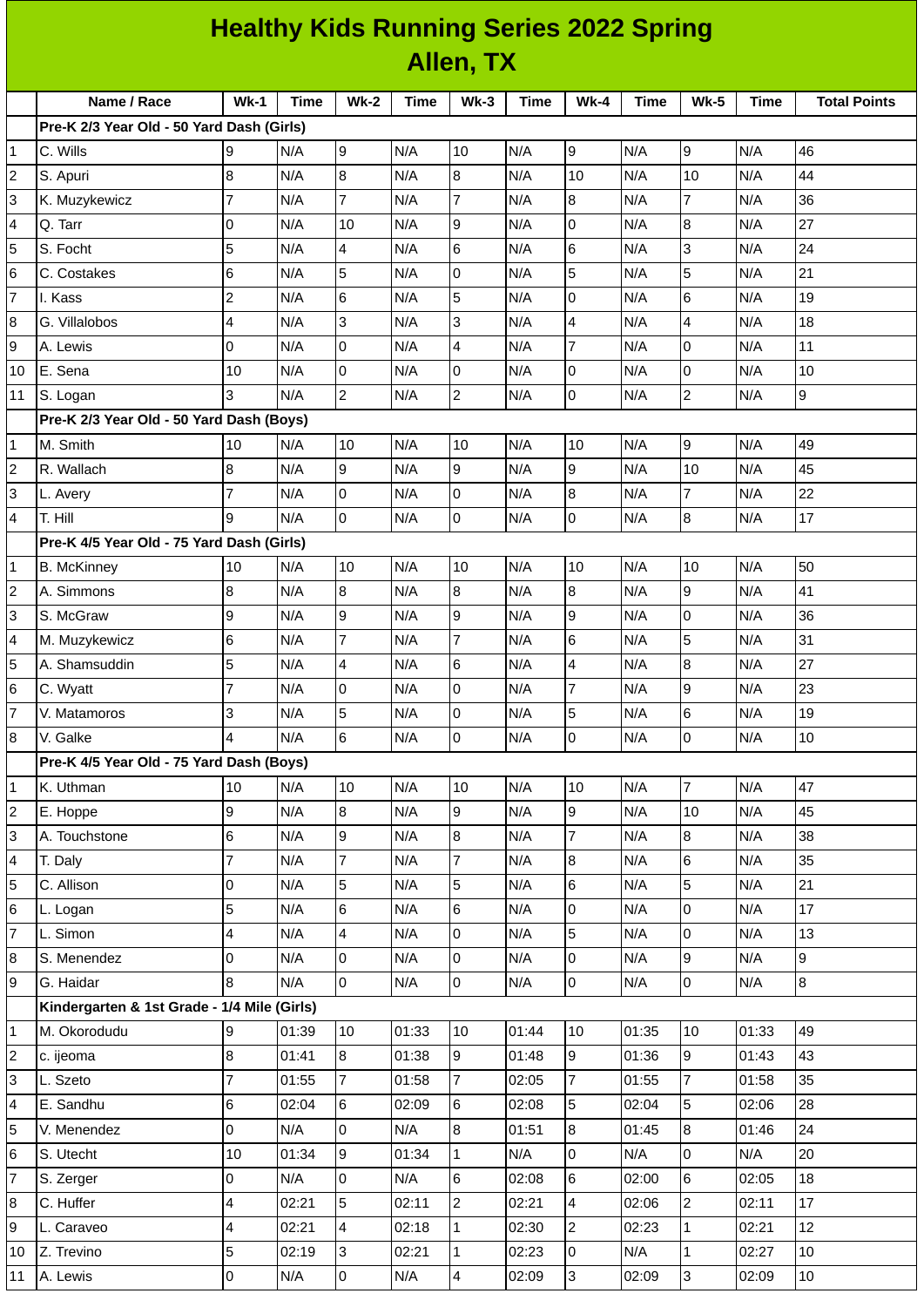## **Healthy Kids Running Series 2022 Spring Allen, TX**

| 12                      | E. Wallach                                 | 0              | N/A   | $\overline{c}$   | 02:27 | 3               | 02:20 | l0             | N/A   | 4              | 02:08 | 9              |
|-------------------------|--------------------------------------------|----------------|-------|------------------|-------|-----------------|-------|----------------|-------|----------------|-------|----------------|
| 13                      | A. Chowdhury                               | $\overline{c}$ | 02:33 | $\mathbf{1}$     | 02:34 | $\overline{1}$  | 02:36 | $\mathbf{1}$   | 02:40 | $\mathbf{1}$   | 02:24 | 6              |
| 14                      | A. Cherian                                 | $\Omega$       | N/A   | $\mathbf{1}$     | 02:34 | $\mathbf{1}$    | 02:37 | lo             | N/A   | 1              | 02:16 | 3              |
|                         | Kindergarten & 1st Grade - 1/4 Mile (Boys) |                |       |                  |       |                 |       |                |       |                |       |                |
| 1                       | S. Ayitey-Adjin                            | 10             | 01:35 | 9                | 01:39 | 10              | 01:30 | 10             | 01:31 | $10\,$         | 01:31 | 49             |
| $\overline{c}$          | V. Apuri                                   | 9              | 01:38 | 10               | 01:38 | 9               | 01:33 | g              | 01:33 | 9              | 01:35 | 46             |
| 3                       | P. McKinney                                | 8              | 01:45 | $\overline{7}$   | 01:46 | 8               | 01:39 | $\overline{7}$ | 01:45 | 8              | 01:37 | 38             |
| 4                       | H. Dannenberg                              | $\,6$          | 01:52 | 6                | 01:47 | $6\overline{6}$ | 01:51 | $\overline{8}$ | 01:42 | $\overline{7}$ | 01:44 | 33             |
| 5                       | D. Sandhu                                  | $\mathbf{1}$   | 02:23 | 3                | 01:54 | $\overline{7}$  | 01:45 | $\overline{4}$ | 01:53 | 5              | 01:49 | 20             |
| 6                       | L. Wills                                   | 3              | 01:57 | $\overline{c}$   | 01:56 | 3               | 01:56 | 3              | 01:54 | 3              | 01:52 | 14             |
| $\overline{7}$          | N. Matamoros                               | $\mathbf{1}$   | 02:03 | $\mathbf{1}$     | 01:59 | 0               | N/A   | $\,6$          | 01:50 | 6              | 01:48 | 14             |
| 8                       | S. McGraw                                  | 5              | 01:55 | 5                | 01:52 | $\overline{4}$  | 01:55 | lo             | N/A   | 0              | N/A   | 14             |
| 9                       | L. Allison                                 | 0              | N/A   | $\mathbf 1$      | 02:16 | $\overline{c}$  | 02:00 | 5              | 01:52 | 4              | 01:50 | 12             |
| 10                      | W. Whitlock                                | $\mathbf{1}$   | 02:04 | $\mathbf{1}$     | 02:04 | 5               | 01:54 | $\overline{c}$ | 01:55 | 1              | 01:57 | $10\,$         |
| 11                      | J. Hoppe                                   | 0              | N/A   | 4                | 01:53 | $\mathbf{1}$    | 02:01 | $\mathbf{1}$   | 01:57 | $\overline{c}$ | 01:55 | 8              |
| 12                      | H. Kass                                    | O              | N/A   | $\boldsymbol{8}$ | 01:40 | 0               | N/A   | l0             | N/A   | 0              | N/A   | 8              |
| 13                      | L. Simmons                                 | 4              | 01:56 | $\mathbf{1}$     | 02:05 | $\mathbf{1}$    | 02:02 | lo             | N/A   | $\mathbf 1$    | 01:59 | $\overline{7}$ |
| 14                      | M. Haidar                                  | 7              | 01:46 | l0               | N/A   | $\overline{0}$  | N/A   | $\mathsf{O}$   | N/A   | 0              | N/A   | 7              |
| 15                      | E. Dodge                                   | 1              | 02:01 | $\mathbf 1$      | 02:04 | $\mathbf{1}$    | 02:02 | $\mathbf 1$    | 01:58 | $\overline{c}$ | 01:55 | 6              |
| 16                      | J. Costakes                                | $\overline{1}$ | 02:05 | $\mathbf{1}$     | 02:00 | $\overline{1}$  | 02:09 | $\mathbf{1}$   | 01:59 | $\mathbf 1$    | 01:57 | 5              |
| 17                      | C. Ottman                                  | $\mathbf{1}$   | 02:11 | $\mathbf 1$      | 02:05 | $\mathbf{1}$    | 02:16 | $\overline{1}$ | 02:13 | $\mathbf{1}$   | 02:10 | 5              |
| 18                      | K. Smith                                   | $\mathbf{1}$   | 02:35 | $\mathbf 1$      | 02:21 | $\mathbf{1}$    | 02:23 | $\mathbf{1}$   | 02:15 | 1              | 02:19 | 5              |
| 19                      | J. Young                                   | 1              | 02:00 | $\mathbf{1}$     | 01:59 | $\mathbf{1}$    | 02:05 | $\mathbf{1}$   | 01:58 | $\mathbf 1$    | 02:27 | 5              |
| 20                      | S. Kasten                                  | $\mathbf{1}$   | 02:07 | $\mathbf 1$      | 02:18 | $\mathbf{1}$    | 02:01 | lo             | N/A   | $\mathbf 1$    | 01:59 | 4              |
| 21                      | A. Varanasi                                | $\mathbf{1}$   | 02:09 | $\mathbf{1}$     | 02:20 | $\mathbf{1}$    | 02:15 | lo             | N/A   | $\mathbf{1}$   | 02:18 | 4              |
| 22                      | I. Arguello                                | $\overline{c}$ | 01:59 | $\mathbf{1}$     | 01:58 | lo.             | N/A   | $\mathbf{1}$   | 01:59 | 0              | N/A   | 4              |
| 23                      | T. Gall                                    | 0              | N/A   | $\mathbf 1$      | 02:02 | $\mathbf{1}$    | 02:17 | $\mathsf 0$    | N/A   | 1              | 02:06 | 3              |
| 24                      | W. Peterson                                | $\overline{1}$ | N/A   | $\mathbf{1}$     | N/A   | O               | N/A   | $\mathbf{1}$   | N/A   | 0              | N/A   | 3              |
| 25                      | D. Ehsan                                   | 0              | N/A   | $\mathbf{1}$     | 02:01 | $\overline{0}$  | N/A   | $\mathbf{1}$   | 02:00 | $\overline{0}$ | N/A   | $\overline{c}$ |
| 26                      | J. Sena                                    | $\mathbf{1}$   | 02:28 | l0               | N/A   | $\overline{0}$  | N/A   | lo             | N/A   | 0              | N/A   | $\mathbf 1$    |
|                         | 2nd & 3rd Grade - 1/2 Mile (Girls)         |                |       |                  |       |                 |       |                |       |                |       |                |
| 1                       | H. Dannenberg                              | 10             | 03:21 | 10               | 03:26 | 10              | 03:28 | 10             | 03:20 | 8              | 03:29 | 48             |
| 2                       | P. Karsani                                 | 8              | 03:33 | g                | 03:27 | 9               | 03:31 | g              | 03:21 | 10             | 03:23 | 45             |
| 3                       | M. Muzykewicz                              | 7              | 03:41 | $\overline{7}$   | 03:44 | 8               | 03:41 | 8              | 03:33 | 9              | 03:27 | 39             |
| 4                       | A. Touchstone                              | 6              | 03:52 | 6                | 03:47 | $\overline{7}$  | 03:45 | $\overline{7}$ | 03:50 | $\overline{7}$ | 03:39 | 33             |
| 5                       | L. Daly                                    | 3              | 04:24 | 5                | 04:09 | $6\phantom{a}$  | 04:15 | 6              | 04:02 | 6              | 04:09 | 26             |
| 6                       | N. Nuno                                    | 4              | 04:13 | 4                | 04:14 | $\overline{4}$  | 04:30 | 5              | 04:16 | 5              | 04:13 | 22             |
| $\overline{7}$          | N. Block                                   | 5              | 04:10 | 3                | 04:25 | 5               | 04:25 | $\mathbf{1}$   | 04:48 | 4              | 04:23 | 18             |
| 8                       | H. Marker                                  | 9              | 03:31 | $\overline{8}$   | 03:40 | $\overline{0}$  | N/A   | $\mathsf{O}$   | N/A   | 0              | N/A   | 17             |
| 9                       | M. Zerger                                  | $\mathbf{1}$   | 04:30 | $\overline{c}$   | 04:32 | 3               | 04:34 | $\overline{4}$ | 04:30 | $\mathbf 1$    | 05:06 | 11             |
| 10                      | A. Focht                                   | $\mathbf 1$    | 04:38 | $\mathbf{1}$     | 04:45 | $\overline{2}$  | 04:39 | $\overline{c}$ | 04:37 | 3              | 04:27 | 9              |
| 11                      | s. stewart                                 | $\overline{c}$ | 04:27 | $\mathbf{1}$     | 05:05 | $\mathbf{1}$    | 05:10 | 3              | 04:35 | 2              | 04:56 | 9              |
| 12                      | I. Paraguya                                | $\mathbf{1}$   | 05:01 | 1                | 05:08 | $\mathbf{1}$    | 04:56 | $\mathbf 1$    | 04:57 | 1              | 05:09 | 5              |
| 13                      | C. Caraveo                                 | $\mathbf{1}$   | 04:51 | $\mathbf{1}$     | 05:03 | $\mathbf{1}$    | 05:14 | $\overline{1}$ | 05:06 | $\mathbf 1$    | 05:23 | 5              |
|                         | 2nd & 3rd Grade - 1/2 Mile (Boys)          |                |       |                  |       |                 |       |                |       |                |       |                |
| 1                       | N. Ayitey-Adjin                            | 10             | 03:20 | 10               | 03:15 | 10              | 03:23 | 10             | 03:19 | 10             | 03:30 | 50             |
| $\overline{\mathbf{c}}$ | c. ijeoma                                  | 9              | 03:31 | 9                | 03:16 | 9               | 03:33 | $\overline{8}$ | 03:38 | 10             | 03:30 | 45             |
| 3                       | C. Wright                                  | $\, 8$         | 03:43 | $\overline{7}$   | 03:43 | 8               | 03:38 | 6              | 03:46 | 8              | 03:44 | 37             |
| 4                       | S. Ottman                                  | $\,6$          | 03:49 | 6                | 03:54 | $6\overline{6}$ | 03:55 | $\overline{7}$ | 03:40 | $\overline{7}$ | 03:52 | 32             |
|                         |                                            |                |       |                  |       |                 |       |                |       |                |       |                |